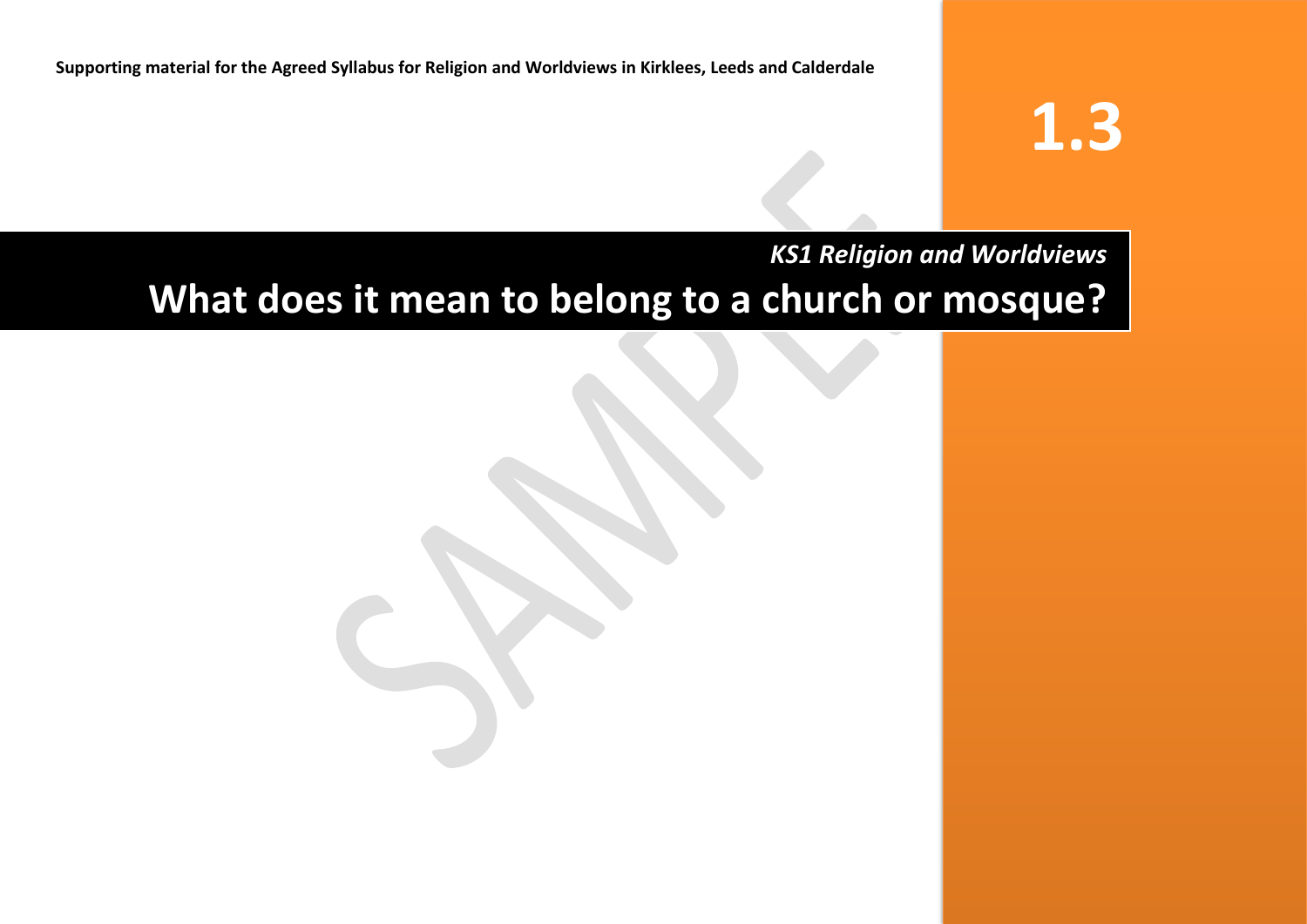#### **KS1 Religion and Worldviews 1.3 What does it mean to belong to a church or mosque?**

**About this unit:** The pupils will learn about what it means to belong to a church or mosque. They will learn what they might see in a mosque or church building, and what the people do when they go there. They will begin to understand that there are differences and similarities between churches and mosques, but that not all churches or mosques are the same. They will learn that churches and mosques are special places for the people who go there. Although the planning here is designed around Islam and Christianity, it may be appropriate to extend this to other places of worship, particularly if the class or local community reflects that diversity.

**Where this unit fits in:** This unit could be delivered in Year 1 or 2 with appropriate adjustments. The syllabus requires the RE curriculum to include the study of Beliefs, Philosophy and Ethics. This unit primarily supports learning about Aims A and B, covering beliefs and philosophy. Specifically, it supports these elements of the syllabus:

A. Investigate the beliefs and practices of religions and other world views, including:

1. Worship and Spirituality: how individuals and communities express belief, commitment and emotion.

B. Investigate how religions and other world views address questions of meaning, purpose and value, including:

2. Ultimate Questions of belonging, meaning, purpose and truth.

**The reli***gion studied in this unit: Christianity and Islam, but could be extended.* 

**Estimated teaching time for this unit:** 8-10 hours

| <b>Vocabulary</b>                                                                                                                                                                   | <b>Resources</b>                                                                                                                                                                                                                                                                                                                  |
|-------------------------------------------------------------------------------------------------------------------------------------------------------------------------------------|-----------------------------------------------------------------------------------------------------------------------------------------------------------------------------------------------------------------------------------------------------------------------------------------------------------------------------------|
| In this unit, pupils will have an opportunity<br>to use words and phrases related to:                                                                                               | A resource pack is included. This contains, among other things, examples of signs and symbols.                                                                                                                                                                                                                                    |
| The parts of a mosque and a church<br>The importance of belonging to a Christian or<br>Muslim community<br>Ceremonies and rituals related to membership<br>of a religious community | Many schools will be able to arrange a visit to their local church. Other churches will offer an educational<br>service including Halifax Minster http://www.halifaxminster.org.uk/learning/<br>Pennine learning also produces a list of visits and visitors and can be found on the resources page of<br>www.penninelearning.com |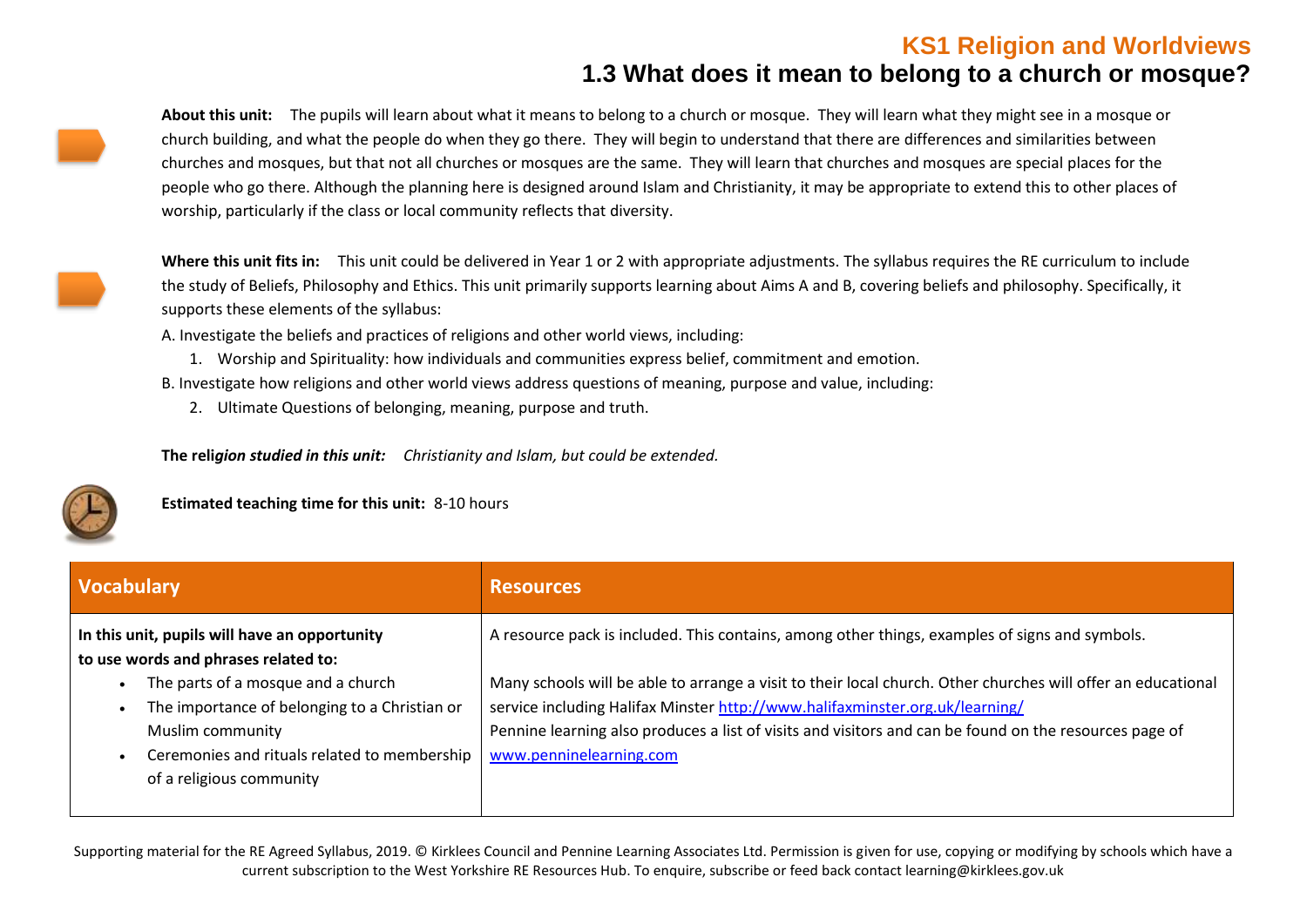# **1.3 What does it mean to belong to a church or mosque?**

| <b>EXPECTATIONS</b> – informed by ongoing assessment throughout the unit:                                                                          |                                                                                                                                                                                                                                                                               |                                                                                                                                                                                                                                                      |  |
|----------------------------------------------------------------------------------------------------------------------------------------------------|-------------------------------------------------------------------------------------------------------------------------------------------------------------------------------------------------------------------------------------------------------------------------------|------------------------------------------------------------------------------------------------------------------------------------------------------------------------------------------------------------------------------------------------------|--|
| Pupils working towards the age related<br>expectations will:<br>Explore places of worship and look at<br>$\bullet$<br>special objects and symbols. | Pupils working at the age related expectations<br>(ARE) for Year 1 will be able to:<br>Talk about places of worship and the<br>objects and symbols they might see.<br>Notice what happens in special places or on<br>special occasions and respond to questions<br>about this | In order to broaden and deepen their learning, some<br>pupils might:<br>Talk about why places of worship are special for<br>some people and say how this is demonstrated.<br>Explore details of customs, symbols and<br>practices and ask questions. |  |

#### **ASSESSMENT SUGGESTIONS**

**Optional assessment activities.** 

- Use photos and sorting hoops to talk about the church and/or the mosque.
- Use photos of features, artefacts and rituals to play 'Odd one out'.

#### **CONTRIBUTION TO SMSC DEVELOPMENT**

- Opportunities for **spiritual development** come from experiencing quietness and thinking about the way reverence and ritual add to the worship experience of Christians and Muslims.
- Opportunities for **moral development** come from considering issues of respect when visiting other places of worship, and hearing about how other people live.
- Opportunities for **social development** come from exploring questions about the lives of our friends, the school community and the area in which we live.
- Opportunities for **cultural development** come from visiting places of worship and meeting representatives of a worshipping community.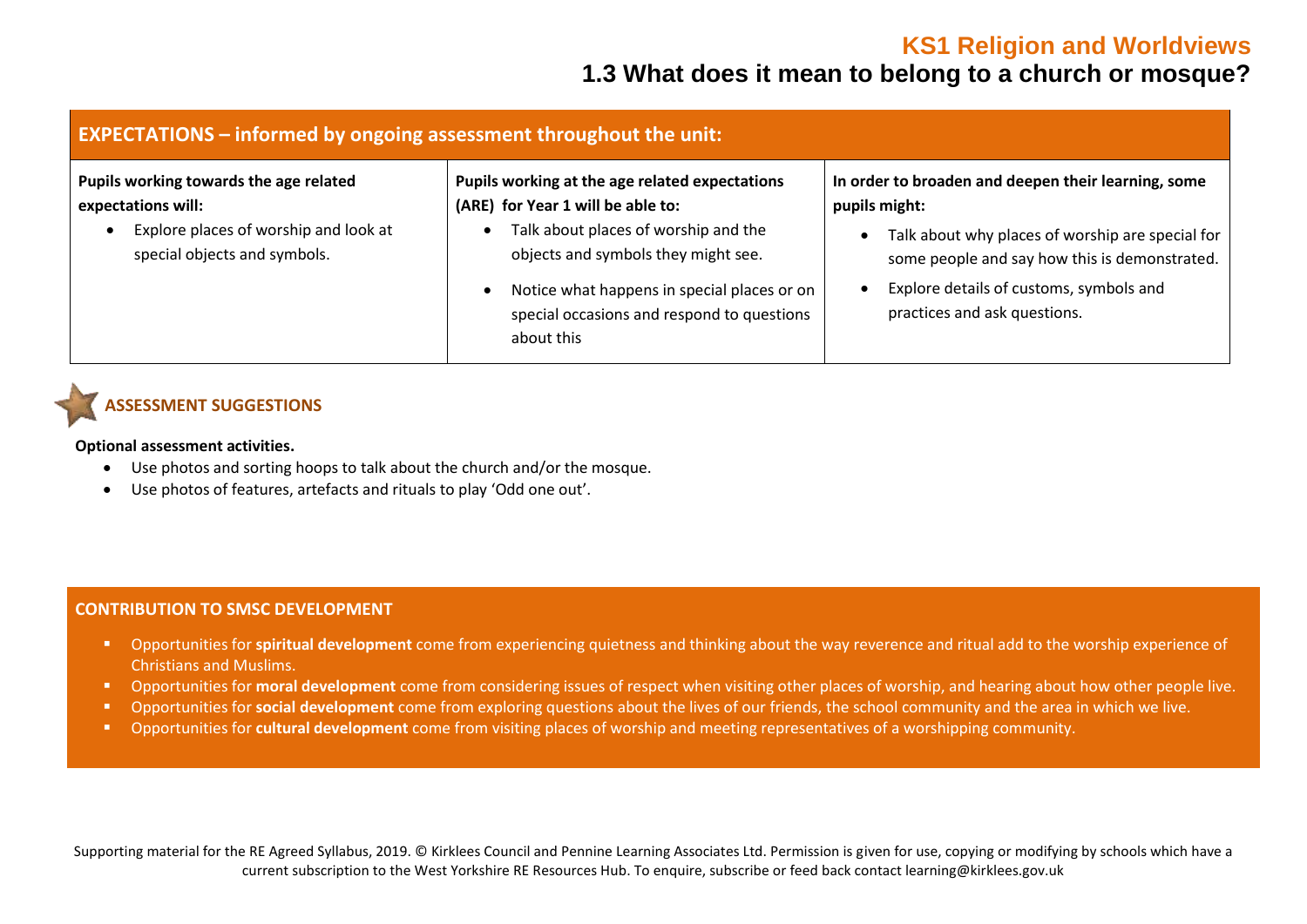# **1.3 What does it mean to belong to a church or mosque?**

| <b>Key Questions</b>    | <b>Learning</b><br><b>Objectives</b><br>Pupils should: | <b>Teaching and Learning Opportunities</b>                       | <b>Learning Outcomes</b><br>Pupils: | <b>Wider Learning</b><br><b>Opportunities / Points</b><br><b>To Note</b> |
|-------------------------|--------------------------------------------------------|------------------------------------------------------------------|-------------------------------------|--------------------------------------------------------------------------|
| What does it mean       | Know what it means                                     | What groups do you belong to? My family, School, Clubs,          | Talk about the different            | The teacher should                                                       |
| to belong?              | to belong                                              | Brownies etc. How do you know you belong? Uniform, believe       | groups to which they                | spend some time                                                          |
|                         |                                                        | the same things, do the same things, meeting place, rules and    | belong                              | exploring with the pupils                                                |
| What symbols and        | Understand that                                        | regulations. What do you do? What do you wear? How does this     |                                     | how symbols have                                                         |
| signs do we             | symbols have                                           | show that you belong? How would other people know that you       | Design a symbol and say             | meanings, using familiar                                                 |
| recognise? How          | meanings                                               | belong?                                                          | what it means                       | ones to start with. This is                                              |
| do they show we         |                                                        |                                                                  |                                     | an important precursor                                                   |
| belong?                 | Recognise and talk                                     | Split the page into four boxes - school, family, clubs, and one  |                                     | to the exploration of                                                    |
|                         | about some                                             | blank for pupils to complete by themselves. Complete the         |                                     | religious symbolism.                                                     |
| <b>What are</b>         | Christian and                                          | sentence for each one 'I belong to', and draw a picture inside   |                                     |                                                                          |
| important symbols       | Muslim symbols                                         | each box to illustrate. Then in each box they could record the   |                                     | <b>Examples of Christian</b>                                             |
| for Christians and      |                                                        | main features of each group - eg what you wear, beliefs etc.     |                                     | signs and symbols can be                                                 |
| <b>Muslims and what</b> |                                                        |                                                                  |                                     | found in the Resource                                                    |
| do they mean?           |                                                        | Show some symbols that children recognise e.g. school logo,      |                                     | Pack - Photo file                                                        |
|                         |                                                        | McDonalds, road signs etc. Why were these symbols used? What     |                                     |                                                                          |
|                         |                                                        | do they mean? Which give information about belonging to a        |                                     | Examples also available                                                  |
|                         |                                                        | group? Explore the symbolism associated with some groups, e.g.   |                                     | on RE:quest website                                                      |
|                         |                                                        | trefoil symbol in Brownies, football club badges.                |                                     |                                                                          |
|                         |                                                        | Discuss symbols that might be seen in everyday life perhaps on   |                                     | <b>Outdoor learning:</b>                                                 |
|                         |                                                        | signs - explore how a picture can give information. Pupils could |                                     |                                                                          |
|                         |                                                        | look at a variety of examples of signs and symbols and sort them |                                     | Design a prayer flag with                                                |
|                         |                                                        | into groups. Children try to explain what they mean.             |                                     | logo/symbols to                                                          |
|                         |                                                        |                                                                  |                                     | represent your group.                                                    |
|                         |                                                        | Design a symbol (or logo) for your group - what does it mean?    |                                     | Use it to decorate an                                                    |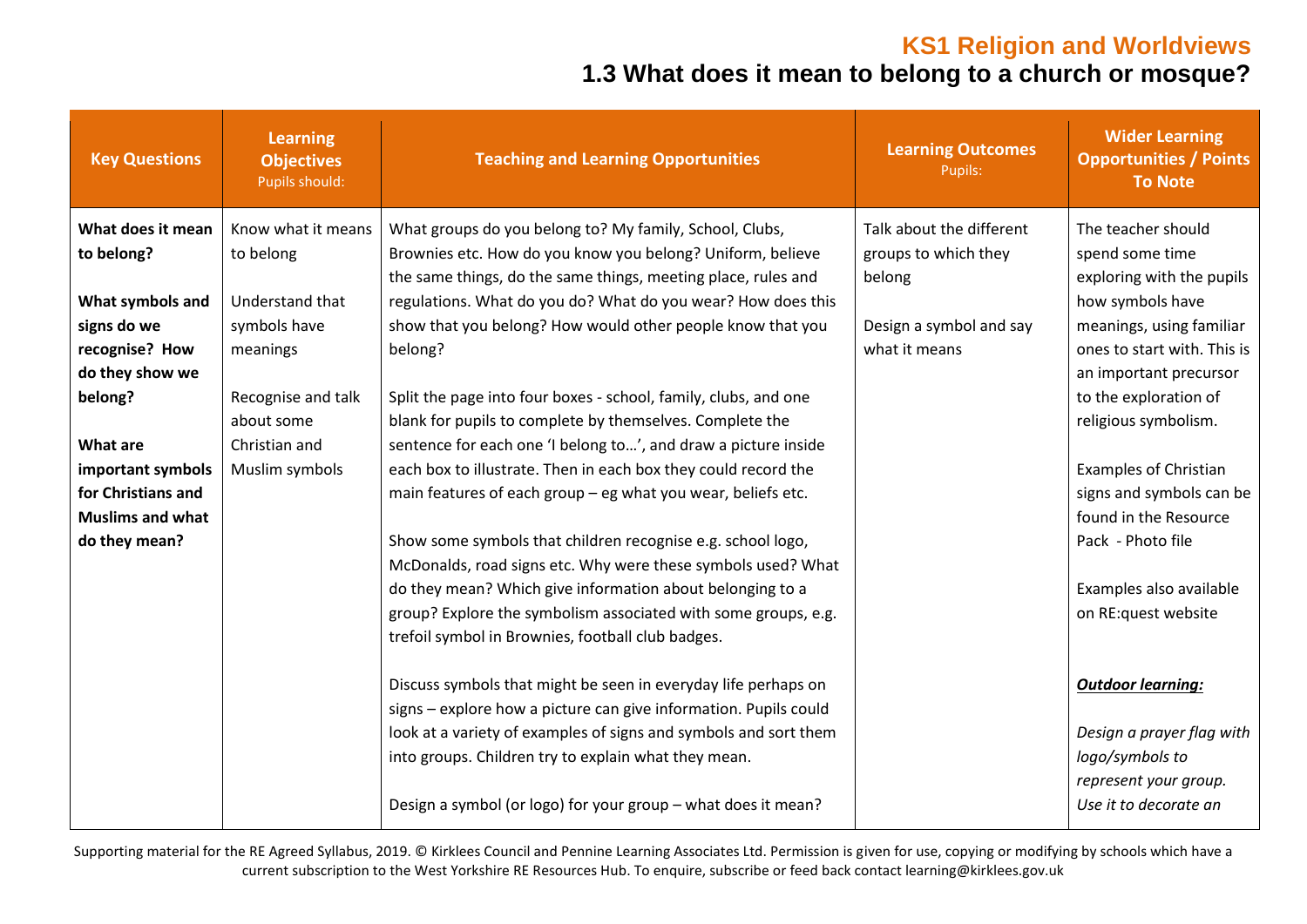# **1.3 What does it mean to belong to a church or mosque?**

| How does it show that you belong?                                                                                                                                                                                                              | area outside. |
|------------------------------------------------------------------------------------------------------------------------------------------------------------------------------------------------------------------------------------------------|---------------|
| Explore Christian and Muslim symbols. Where might they be<br>seen? (eg: in church, mosque, people might wear them) Do<br>children know any stories associated with them? What ideas do<br>the children have about where and why they are used? |               |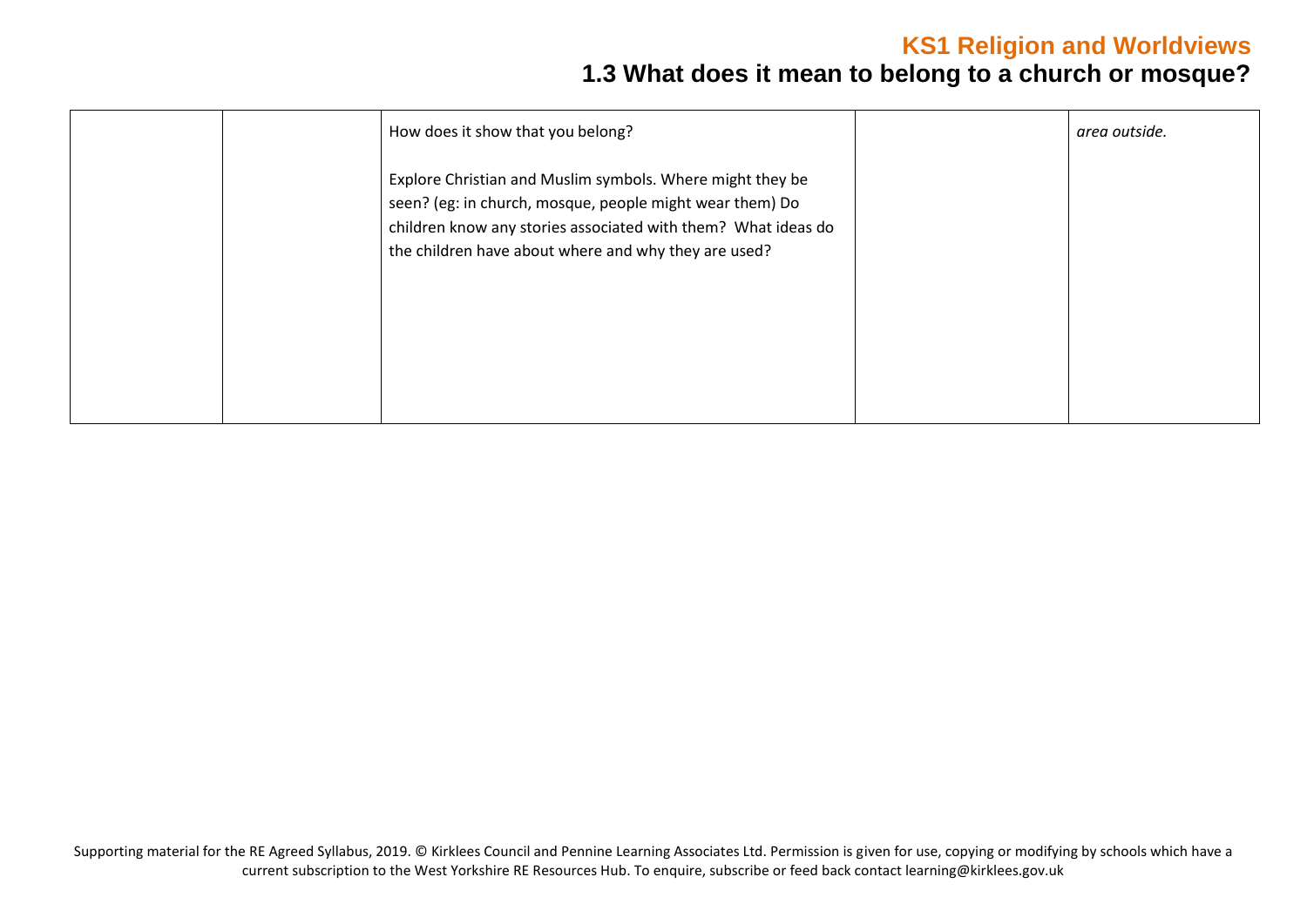# **1.3 What does it mean to belong to a church or mosque?**

| <b>Key Questions</b> | <b>Learning</b><br><b>Objectives</b><br>Pupils should: | <b>Teaching and Learning Opportunities</b>                                                                                             | <b>Learning Outcomes</b><br>Pupils:            | <b>Wider Learning</b><br><b>Opportunities / Points</b><br><b>To Note</b> |
|----------------------|--------------------------------------------------------|----------------------------------------------------------------------------------------------------------------------------------------|------------------------------------------------|--------------------------------------------------------------------------|
| What makes a         | Talk about what                                        | Show the pupils two boxes, one wrapped in a very decorative                                                                            | Talk about a special place.                    |                                                                          |
| place special?       | makes a place<br>special.                              | way, and another very plain one. Include a symbolic 'treasure' in<br>the plainly wrapped one. Which is special? The treasure is in the | Talk about what happens in                     | <b>Outdoor learning:</b>                                                 |
|                      |                                                        | plain box!                                                                                                                             | school and what it means to                    | Walk around the                                                          |
|                      | Name a church and                                      |                                                                                                                                        | belong to school.                              | outdoor environment -                                                    |
| Why are some         | a mosque as a                                          | Teacher may talk about some special places for themselves. Lead                                                                        |                                                | man-made and natural.                                                    |
| buildings special    | special place for                                      | children through a visualisation exercise about a visit to a special                                                                   | Name a church and                              | Does it feel special?                                                    |
| for Christians and   | Christians and                                         | (real or imaginary) place. Close your eyes and listen about the                                                                        | mosque.                                        | How? Collect items,                                                      |
| <b>Muslims?</b>      | Muslims.                                               | special place. Can you see a picture in your mind about it? Who                                                                        |                                                | draw pictures, make                                                      |
|                      |                                                        | else is there with you? Would it be as special if you were there                                                                       | Talk about the similarities                    | rubbings, make a print in                                                |
| What are these       | Explore the idea<br>that all churches/                 | by yourself? It is good to share special times and places with                                                                         | and differences between                        | clay/playdough of a                                                      |
| buildings called?    | mosques do not                                         | other people who think the same way as you. Pupils talk about a<br>special place for them. They could write about this or draw and     | belonging to a school and a<br>faith community | special item.                                                            |
| What is similar      | look the same.                                         | label a picture with emotions and feelings.                                                                                            |                                                | Story circle: reflect on                                                 |
| and different        |                                                        |                                                                                                                                        |                                                | special places. Can                                                      |
| between              |                                                        | Show some pictures of different special buildings - these might                                                                        |                                                | outdoors be as special as                                                |
| belonging to         |                                                        | include a school, hospital, football ground, etc. Also include a                                                                       |                                                | indoors?                                                                 |
| school and           |                                                        | church and a mosque. Pupils can match building with its name.                                                                          |                                                |                                                                          |
| belonging to a       |                                                        | What is the name of the special places that they go to?                                                                                |                                                | Use all the senses to                                                    |
| church or mosque?    |                                                        |                                                                                                                                        |                                                | create a thank you                                                       |
|                      |                                                        | What happens inside the school? What do children do? What                                                                              |                                                | prayer using the things                                                  |
|                      |                                                        | routines do they all follow? How do they know what to do? What                                                                         |                                                | we enjoy around us.                                                      |
|                      |                                                        | do visitors see when they come to our school? (behaviour and                                                                           |                                                |                                                                          |
|                      |                                                        | attitudes) How does this show that we belong? What happens if<br>someone new arrives in school/class? How do we make them              |                                                | Story circle : Time for<br>reflection - how do we                        |
|                      |                                                        |                                                                                                                                        |                                                |                                                                          |